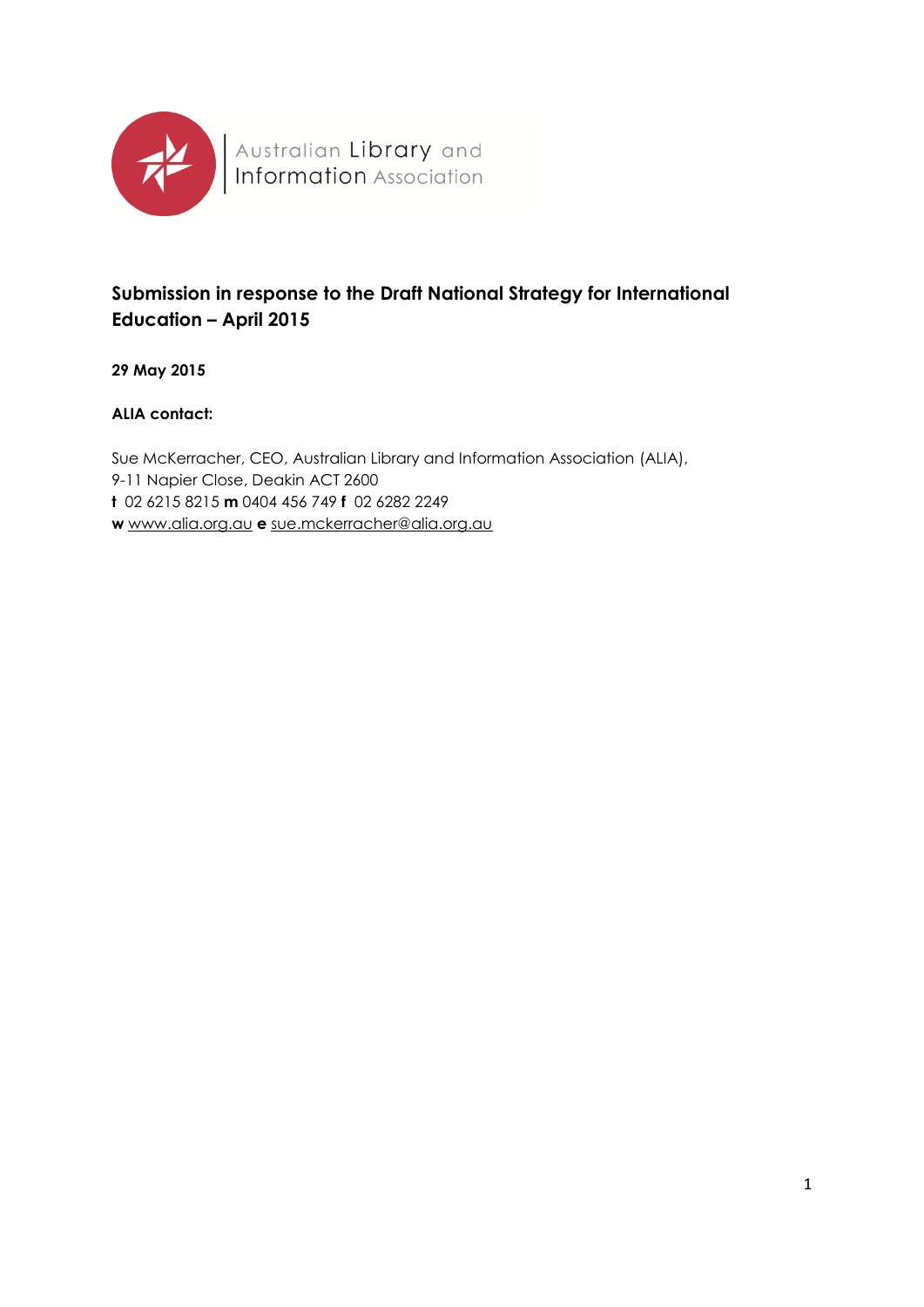## **1. About us**

The Australian Library and Information Association is the professional organisation for the Australian library and information services sector. On behalf of our 5,000 personal and institutional members, we provide the national voice of the profession in the development, promotion and delivery of quality library and information services to the nation, through leadership, advocacy and mutual support.

## **2. Introduction**

This paper is submitted as feedback to the Australian Government *Draft National Strategy for International Education* April 2015. In it, we focus on three points:

- 1. Higher education and vocational education institutions are failing to recognise the current and potential contribution libraries and information resources can make to attracting international students.
- 2. An excellent international student experience can only be achieved if students have access to, and know how to effectively use, the latest information resources relating to their field of study.
- 3. Australian institutions' ability to compete with the best in terms of research requires a research infrastructure supported by libraries and library and information professionals.

### **3. How libraries can contribute to Australia's competitive advantage**

In 2014, there were nearly 400,000 overseas students studying through Australian higher education and VET providers; 140,000 of them offshore.

We are holding our own in the world market, with a 5.5% share and strong support from Asia. However, there is strong competition from the US, UK and other nations, and while there are opportunities to expand our market share, for example in Latin America, we can only do so by offering an outstanding product that compares with the best, globally.

All nations competing in this arena focus on rankings, affordability, liveability, and it is hard to create a competitive advantage. As the Minister for Education and Training said in his foreword to the Draft National Strategy (page 1), 'We cannot lose sight of intensifying competition from the world's leading economies and emerging competition from universities and education hubs closer to home. Australia needs to meet this competition head on, with a relentless focus on quality in teaching, learning and research, to avoid being left behind.' And from page 7: 'Competition in all areas of education is intensifying as foreign governments and institutions invest heavily to improve their competitiveness and their student outcomes. While we have been highly successful in promoting the benefits and value of Australian qualifications, we face increasing competition from traditional and emerging international education players.'

With the gap between university offerings in different countries narrowing, as nations compete for overseas students, the value of quality campus libraries and library services for remote users has been underestimated as an attraction and a potential element of the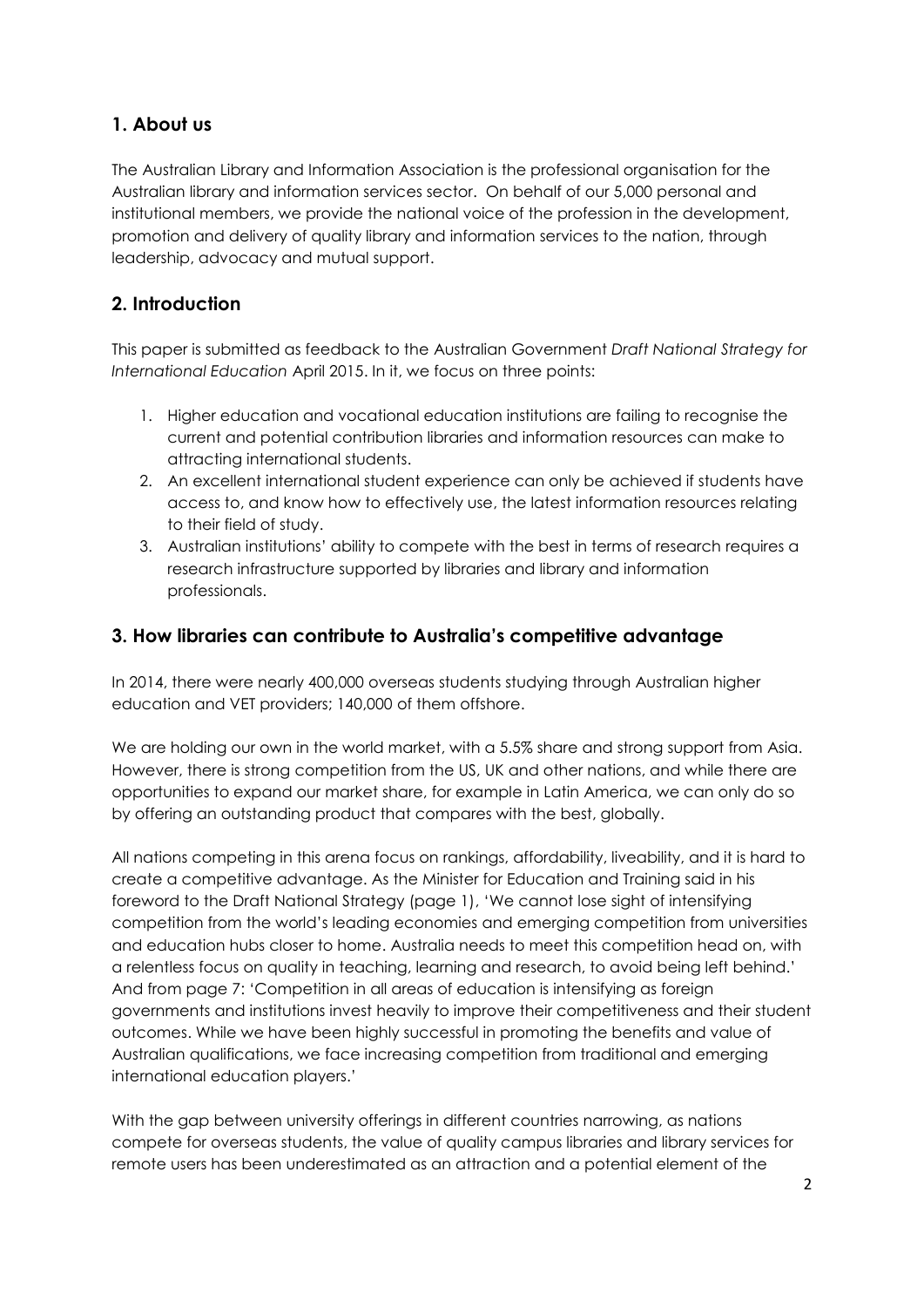decision-making process. International students are some of the biggest users of library study (social) spaces. Physical libraries also increasingly act as a hub for learner-centred services. Showcase libraries are a highly visible symbol, clearly demonstrating the investment institutions are making in learning outcomes for students.

We propose that the Australian Government recognise this opportunity and actively encourage institutions to use flagship library premises and library resources as part of their international sales story.

We ask that library services be included in the new *Quality Indicators for Learning and Teaching* (page 19).

#### **4. Resources to support all relevant areas of study**

If Australia is to fulfil its goal of excellence in STEM, for example, there must be investment in information resources to support the appropriate areas of study.

More than 80% of purchases for Australian higher education libraries are now in a digital format – ejournals, electronic databases, ebooks and so on. The move to 'e' has not reduced the cost of collection items; often, the cost has increased, as publishers struggle to find a financially sustainable model for licensing content to libraries.

Many of these electronic resources come from overseas suppliers and Australian library managers have to juggle with the vagaries of the AU dollar exchange rate. At the same time, their funding is being squeezed as part of the overall financial challenge facing tertiary education institutions.

In order to maximise the potential of libraries to support the international student experience, on campus and remotely, funding must be made available for the very latest resources and we ask the Australian Government to recognise this in its final report detailing the national strategy for international education.

#### **5. Libraries' critical role in supporting research**

If Australian universities are to achieve and maintain a global leadership position in research, libraries and library and information professionals must be recognised as playing a critical role supporting, for example, specialist research collections that attract researchers worldwide

Libraries contribute to the nation's increasing research mission by facilitating research through training, collections and technologically enriched and dedicated spaces for researchers and research students. Libraries partner with research and post-graduate offices, research institutes and centres in relation to compliance with regulatory data collection requirements (such as ERA), digital repositories, and new initiatives including eresearch. There are new needs in the areas of collaborative technologies, authors' rights, scholarly publishing, and the institutional repositories that promote access to quality research papers from post-graduates and scholars.